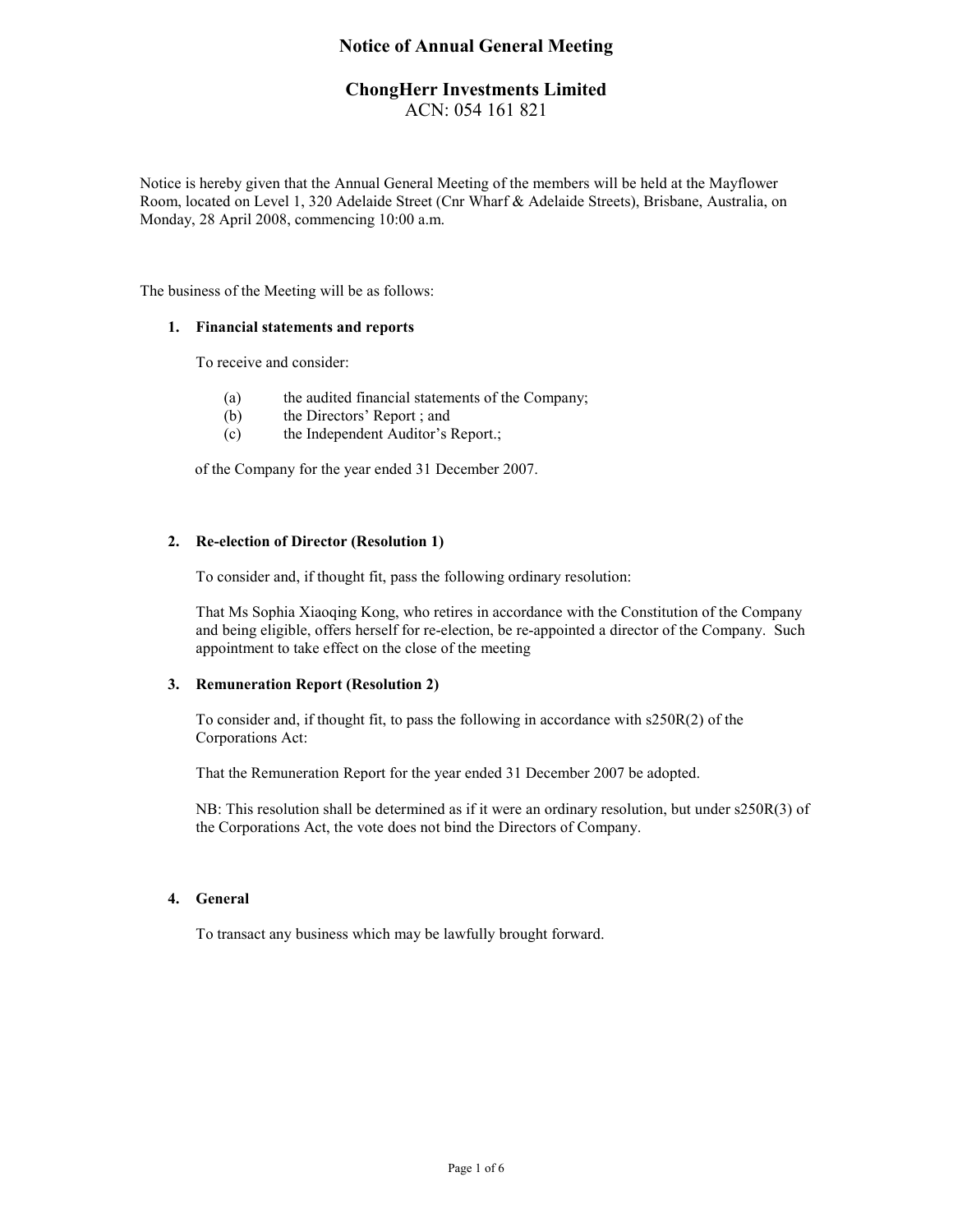# Explanatory Notes

## Financial Statements and Reports

The Corporations Act 2001 requires the Directors to present before the Meeting the Financial Report, Directors' Report and the Auditor's Report for the year ended 31 December 2007.

Neither the Corporations Acts nor the Company's Constitution requires Shareholders to vote on the reports. However, Shareholders will be given reasonable opportunity to raise questions with respect to these reports and statements and the management of the Company at the meeting.

In addition shareholders may at the meeting ask questions of the auditor in relation to the conduct of the audit, the preparation and content of the auditor's report, the accounting policies adopted by the Company for the preparation for the financial statements, and auditor's independence in relation to the conduct of the audit. Members may submit written questions to the auditor in relation to the above items. Any written questions to the auditor must be submitted to the Company five days before the Annual General Meeting.

## Proposed Resolution 1 – Re-election of Director

In accordance with the Company's Constitution Ms Sophia Xiaoqing Kong retires by rotation and being eligible, offers herself for re-election.

Ms Sophia Xiaoqing Kong, Executive Director

Ms Kong holds a Master's Degree in Architecture Design and a Bachelor's Degree in Urban Planning. She was appointed a director in July 2003, bringing to the Board over 14 years professional and business management experience.

## Resolution 2: Remuneration Report

The Remuneration Report sets out the Company's remuneration arrangements for the Managing Director, executives and non-executive directors. In addition, the Corporations Act requires the Remuneration Report be adopted by the Shareholders and put to vote. The vote on this resolution is only advisory and does not bind the Company or its directors. The Shareholders will be given a reasonable opportunity to comment on and ask questions about the Remuneration Report.

The Remuneration Report is contained in the Annual Report on page 9.

### Admission to Meeting

For the purpose of determining entitlement to attend and vote and voting rights at the AGM, shares shall be taken to be held by the persons who are registered as shareholders as at 5pm Australian Eastern Standard time on the  $26<sup>th</sup>$  of April 2008.

### Proxies

A Shareholder who is entitled to attend and vote at the meeting may appoint a person as the Shareholder's proxy to attend and vote on behalf of that Shareholder.

If a Shareholder is entitled to cast two or more votes at the meeting, they may appoint two proxies. If you require an additional proxy form, the Company will supply it on request.

If a Shareholder appoints two proxies, the appointment of the proxies may specify the proportion or the number of that Shareholder's votes that each proxy may exercise. If the appointment does not so specify, each proxy may exercise half of the votes. Fractions of votes will be disregarded.

A proxy need not be a Shareholder of the Company.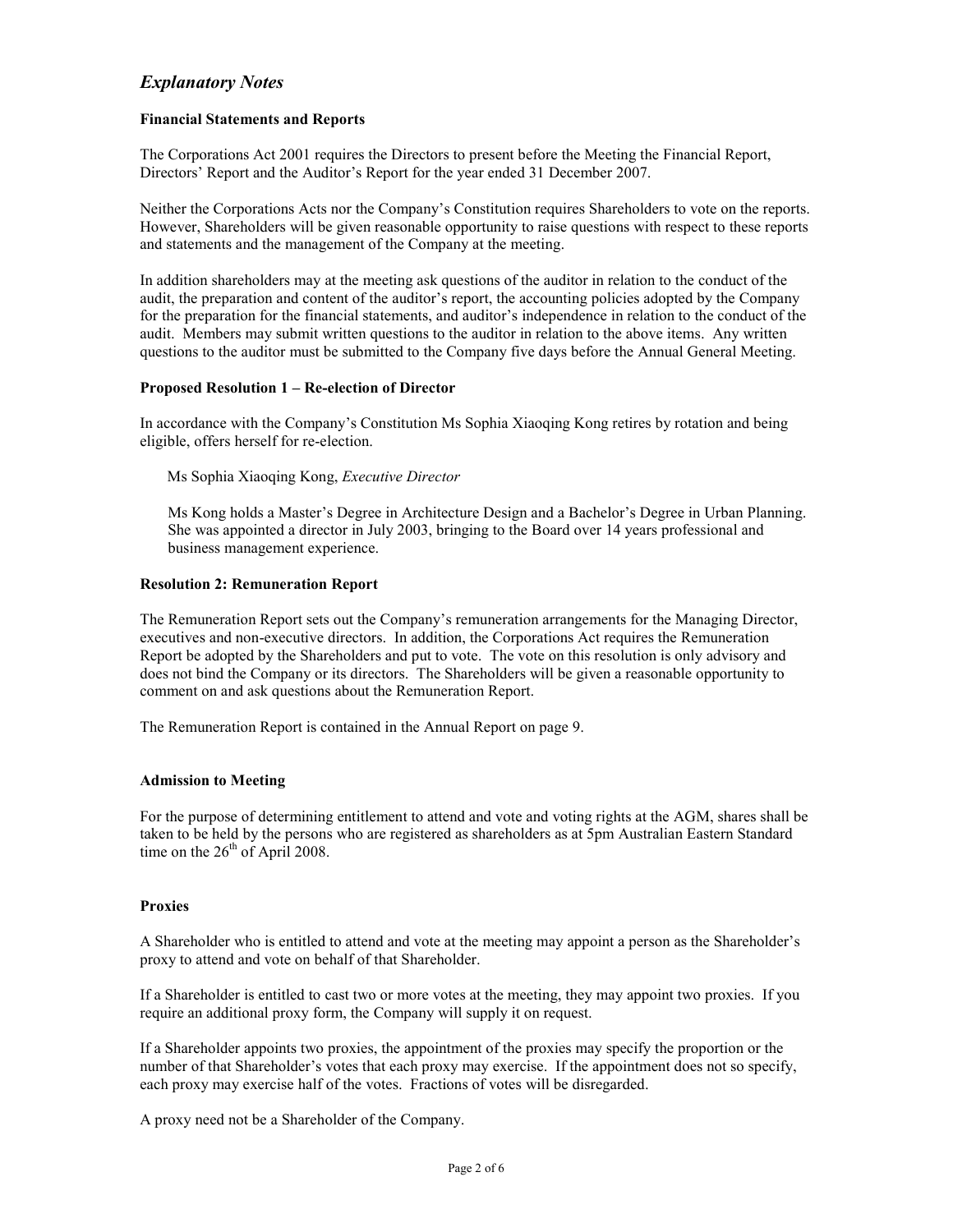To be effective, the Company must receive the completed proxy form and, if the form is signed by the Shareholder's attorney, the authority under which the proxy form is signed (or a certified copy of the authority) by no later than 48 hours before the meeting.

Proxies may be lodged with the Company:

| by mail to:                 | ChongHerr Investments Ltd<br>GPO Box 2917<br>Brisbane 4001                                    |
|-----------------------------|-----------------------------------------------------------------------------------------------|
| by facsimile to fax number: | 07 3221 2188                                                                                  |
| by e-mail to:               | shareholders@chongherr.com.au                                                                 |
| by delivery:                | ChongHerr Investments Ltd<br>Level 34, Central Plaza One<br>345 Queen Street<br>Brisbane 4000 |

Proxies given by corporate Shareholders must be executed in accordance with section 127 of the Corporations Act 2001 (Cth) or signed by a duly authorised officer or attorney.

A proxy may decide whether to vote on any motion, except where the proxy is required by law or the Company's constitution to vote, or abstain from voting, in their capacity as proxy. If a proxy is directed how to vote on an item of business, the proxy may vote on that item only in accordance with the direction. If a proxy is not directed how to vote on an item of business, the proxy may vote as he or she thinks fit.

If a Shareholder appoints the chairperson of the meeting as the Shareholder's proxy and does not specify how the chairperson is to vote on an item of business, the chairperson will vote, as proxy for that Shareholder, in favour of that item on a poll.

## Questions and comments by shareholders at the meeting

In accordance with the Corporations Act, a reasonable opportunity will be given to shareholders as a whole to ask questions about or make comments on the management of ChongHerr Investments at the meeting.

By Order of Board

Mit&2\$

Dehui Liu Chairman

Date: 27 March 2008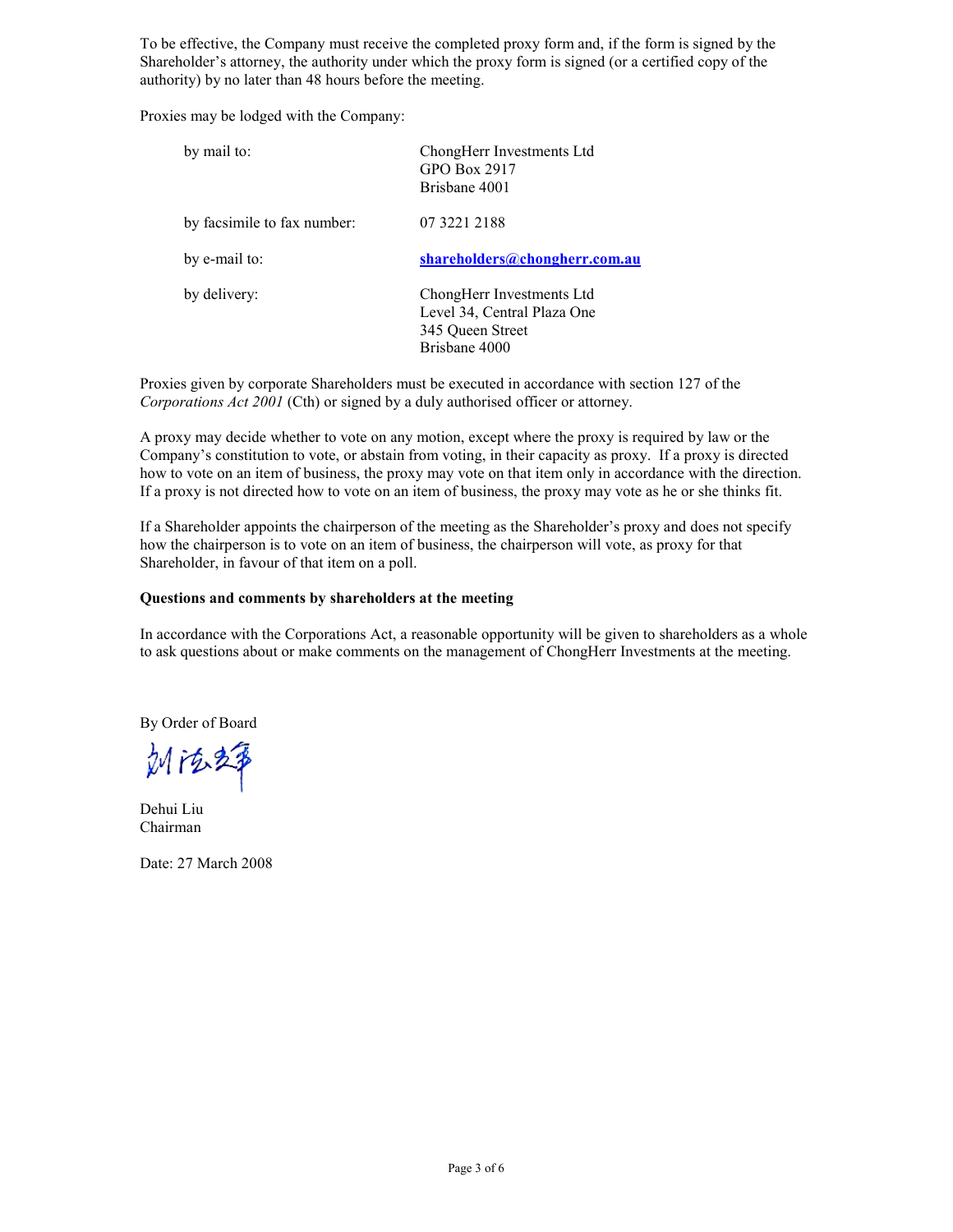### CHONGHERR INVESTMENTS LIMITED ACN 054 161 821

### PROXY FORM

The Secretary ChongHerr Investments Limited Level 34, Central Plaza One 345 Queen Street, GPO Box 2917 Brisbane, Qld 4000<br>Tel: 61-7-3221 1166

Fax: 61-7-3221 2188

 $\text{I/WE}$   $\blacksquare$ 

(Name)

 $\text{of }$ (Address)

being a member/members (shareholders) of ChongHerr Investments Limited hereby

 $\Delta p$  appoint  $\Delta p$ 

(Name of Proxy)

or failing him/her the Chairman of the Meeting, as my/our proxy to vote for me/us on our behalf at the Annual General Meeting of the Company to be held at the Mayflower Room, located on Level 1, 320 Adelaide Streets (Cnr Wharf & Adelaide Street), Brisbane, Australia, on 28 April 2008 at 10:00 am and at any adjournment therefore in the manner indicted below.

Business (tick as appropriate)

|              |                                           | <b>FOR</b> | <b>AGAINST</b> | ABSTAIN* |
|--------------|-------------------------------------------|------------|----------------|----------|
| Resolution 1 | Re-election of Ms Sophia Xiaoging<br>Kong |            |                |          |
| Resolution 2 | <b>Remuneration Report</b>                |            |                |          |

\*If you mark the Abstain box for a particular resolution you are directing your proxy not to vote on your behalf on a show of hands or a poll and your votes will not be counted in computing the required majority poll.

If the chair of the meeting is appointed as your proxy, or may be appointed by default and you do not wish to direct your proxy how to vote in respect of a resolution, please place a mark in the box.

By marking this box, you acknowledge that the Chair of the meeting may exercise your proxy even if he has an interest in the outcome of the resolution/s and that votes cast by the Chair of the meeting for those resolutions other than as proxy holder will be disregarded because of that interest.

If you do not mark this box and you have not directed your proxy how to vote, the Chair will not cast your vote on the resolution and your votes will not be counted in calculating the required majority if a poll is called on the resolution.

Chairman's Voting Intentions: The Chairman intends to vote "For" for all Resolutions outlined above on behalf of all undirected proxies. If the member (shareholder) is an individual member or joint holder please sign below:

Signature:

Dated this day of 2008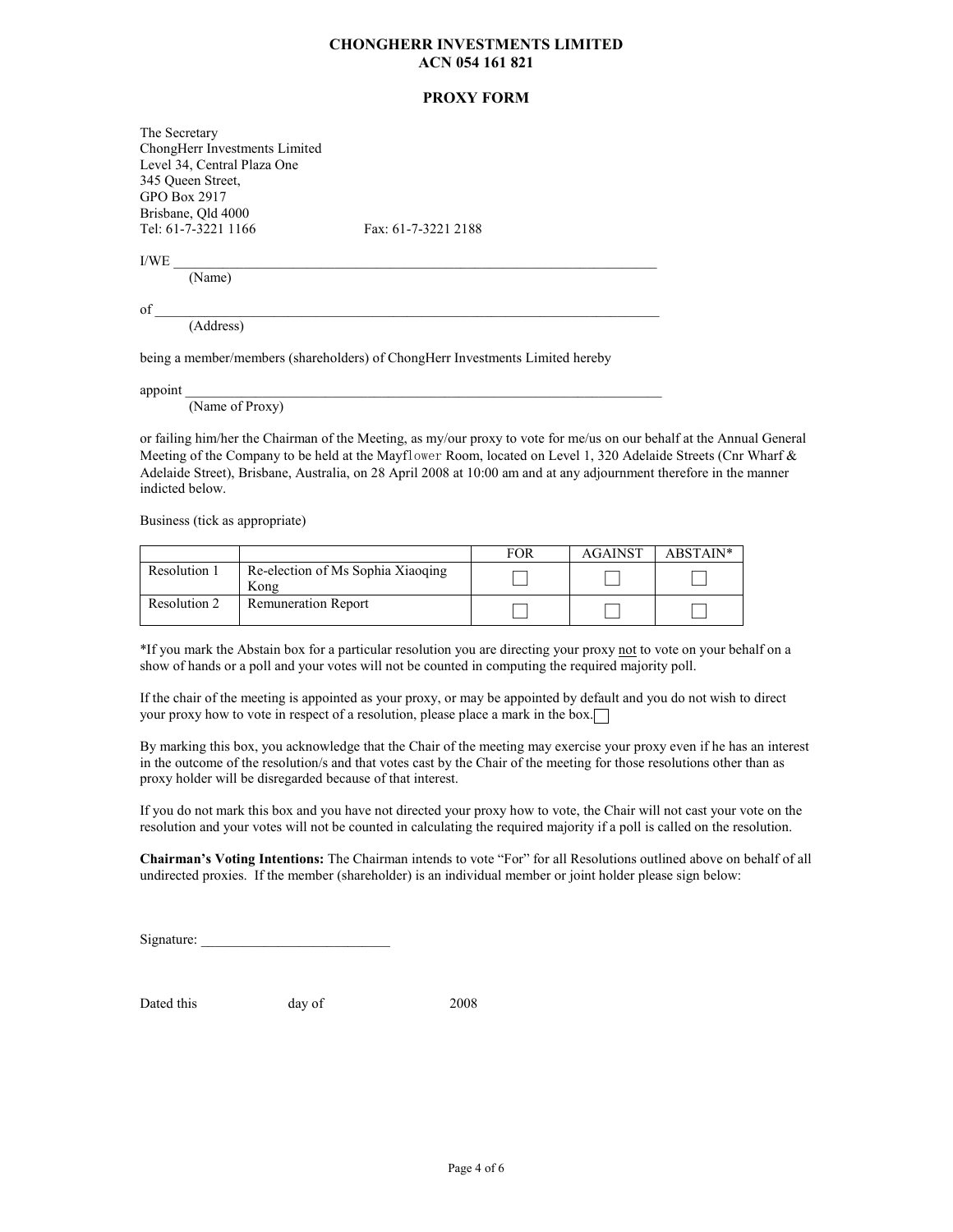If the member (shareholder) is a company:

#### Affix common seal (if required by constitution)

Director/Sole Director and Secretary Director/Secretary Director/Secretary

Dated this day of 2008

How to complete the Proxy Form

#### 1. Appointment of a Proxy

If you wish to appoint the Chairman of the Meeting as your proxy, mark the box. If the person you wish to appoint as your proxy is someone other than the Chairman of the Meeting please write the name of that person. If you leave this section blank, or your named proxy does not attend the meeting, the Chairman of the Meeting will be your proxy. A proxy need not be a security holder of the company.

#### 2. Votes on Items of Business

You may direct your proxy how to vote by placing a tick in one of the three boxes opposite each item of business. All your securities will be voted in accordance with such a direction unless you indicate only a portion of voting rights are to be voted on any item by inserting the percentage or number of securities you wish to vote in the appropriate box or boxes. If you do not mark any of the boxes on a given item, your proxy may vote as he or she chooses. If you tick more than one box on an item your vote on that item will be invalid.

#### 3. Appointment of a Second Proxy

You are entitled to appoint up to two persons as proxies to attend the meeting and vote on a poll. If you wish to appoint a second proxy, an additional Proxy form may be obtained by telephoning the company's share registry or you may copy this form.

To appoint on a second proxy you must:

- (a) on each of the first Proxy Form and the second Proxy Form state the percentage of your voting rights or number of securities applicable to that form. If the appointments do not specify the percentage or number of votes that each proxy may exercise, each proxy may exercise half your votes. Fractions of votes will be disregarded.
- (b) Return both forms together in the same envelope.

#### 4. Signing Instructions

You must sign this form as follows in the spaces provided:

| Individual:        | where the holding is in one name, the holder must sign.                                                                                                                                                                                                                                                                                                                                                                                                                 |
|--------------------|-------------------------------------------------------------------------------------------------------------------------------------------------------------------------------------------------------------------------------------------------------------------------------------------------------------------------------------------------------------------------------------------------------------------------------------------------------------------------|
| Joint Holding:     | where the holding is in more than one name, all of the security holders should<br>sign.                                                                                                                                                                                                                                                                                                                                                                                 |
| Power of Attorney: | to sign under Power of Attorney, you must have already lodged this document<br>with the registry. If you have not previously lodged this document for notation,<br>please attach a certified photocopy of the Power of Attorney to this form when<br>vou return it.                                                                                                                                                                                                     |
| Companies:         | where the company has a Sole Director who is also the Sole Company Secretary,<br>this form must be signed by that person. If the company (pursuant to section<br>204A of the Corporations Act 2001) does not have a Company Secretary, a Sole<br>Director can also sign alone. Otherwise this form must be signed by a Director<br>jointly with either another Director or a Company Secretary. Please indicate the<br>office held by signing in the appropriate place. |

If a representative of the corporation is to attend the meeting the appropriate "Certificate of Appointment of Corporate Representative" should be produced prior to admission. A form of the certificate may be obtained from the company's share registry.